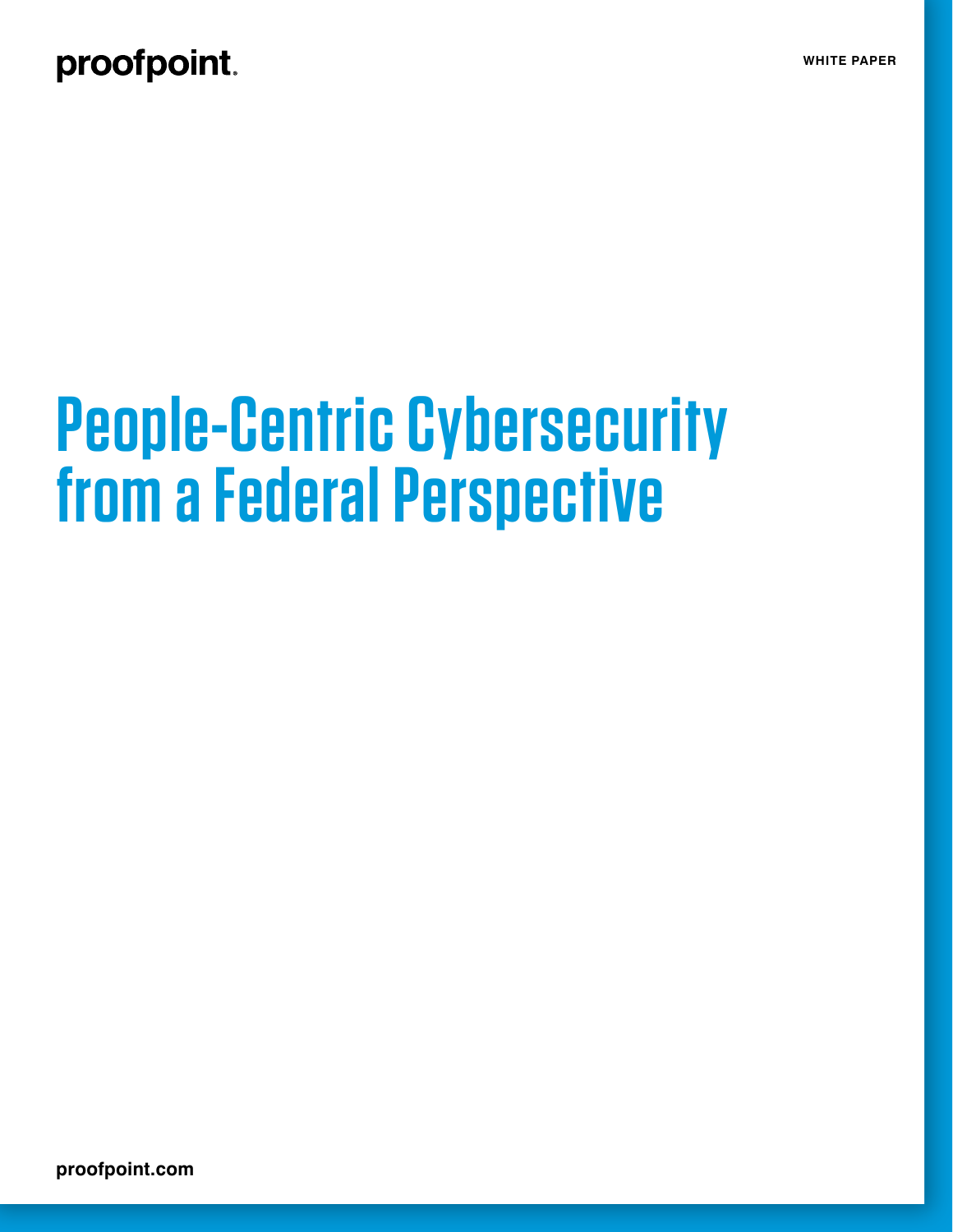# **Introduction**

Federal departments and agencies employ millions of personnel to carry out the missions and functions that the American public relies on for its well-being. The federal government provides the operational capability for the world's greatest superpower, providing a wide range of critical missions and functions: providing for the common defense, securing our nation and its infrastructure, conducting our nation's diplomacy, providing care and benefits for veterans, promoting economic prosperity and financial security, creating and maintaining our nation's nuclear capabilities and hundreds more.

All of this operational capability depends on information technology systems and networks. The federal government's information technology systems and networks have been and continue to be attractive targets for foreign intelligence services and other malicious actors in cyber space. Networks that serve hundreds of agencies and millions of employees enable essential government missions and operations, handle sensitive internal communications and store personal information on almost all Americans. Few, if any, parallels in the commercial world exist for the level of threat faced by federal government information technology systems and networks. The confidentiality, integrity and availability of federal information technology is imperative for our way of life and our national well-being.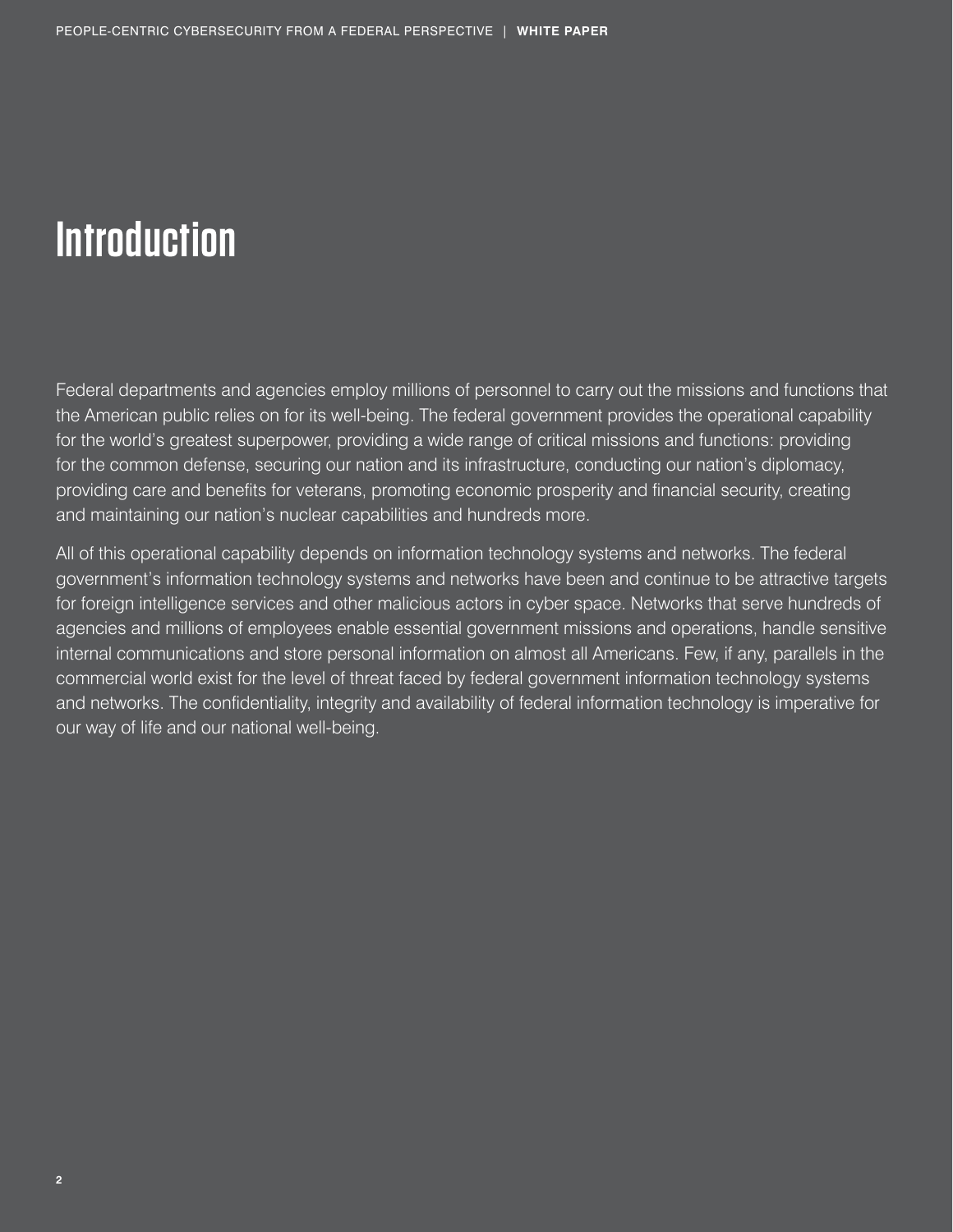## **Table of Contents**



- **04 The Federal Information Security Modernization Act (FISMA) and Related Mandates**
- **05 People-Centric Security**

**08 About Proofpoint**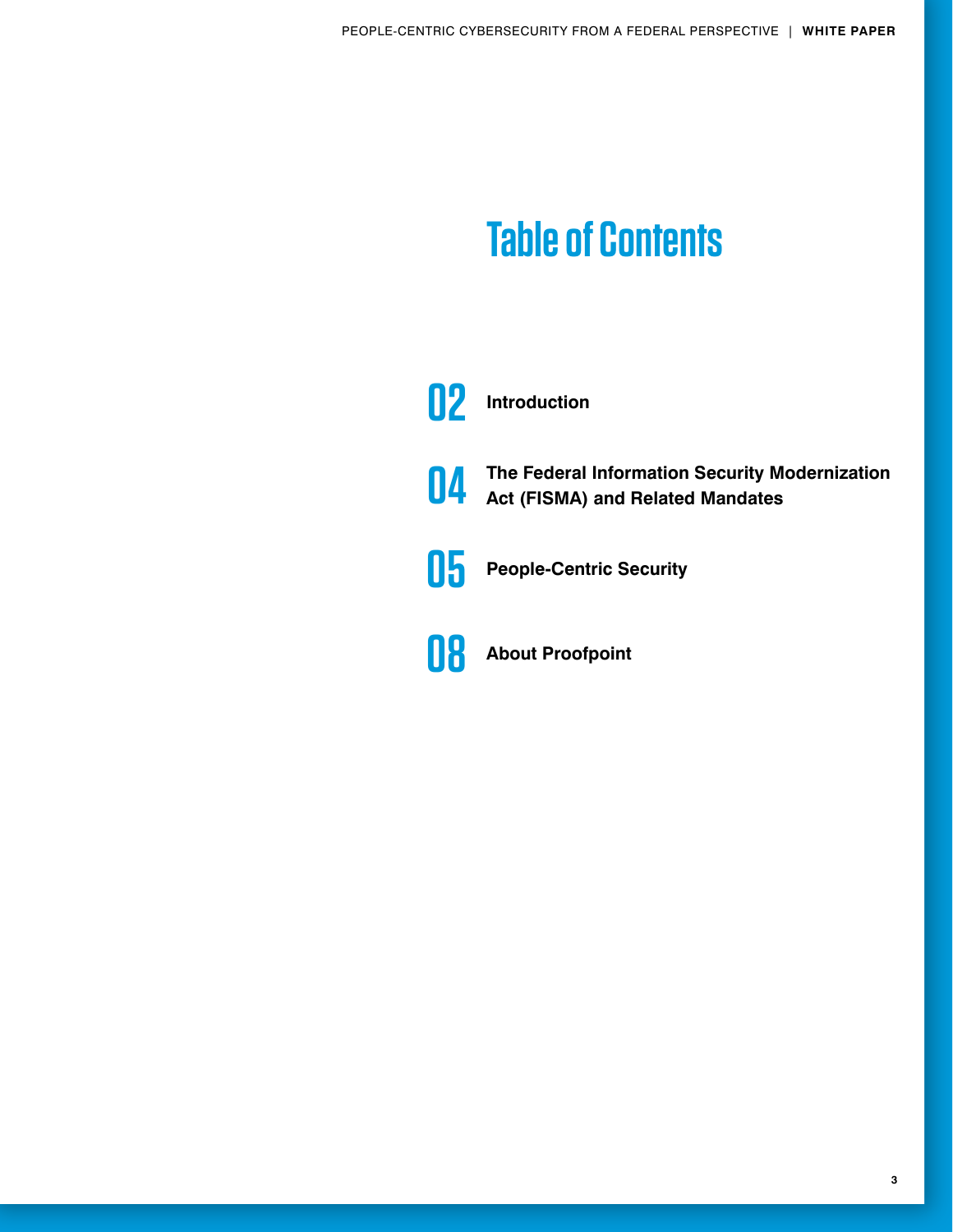### **The Federal Information Security Modernization Act (FISMA) and Related Mandates**

Nearly two decades ago, Congress passed legislation that simultaneously updated the Computer Security Act of 1987 and also formalized the approach to providing system-by-system, site-by-site information security defense for federal systems and networks. The Government Information Security Reform Act of 2001, replaced by the Federal Information Security Management Act (FISMA) of 2002, was a game-changer for federal cybersecurity. The act recognized that information security was vital to the economic and national security interests of the nation. It required each federal department and agency to develop, document and implement an enterprise-wide program to provide risk management and information security protections for the information and information systems that support the essential missions and functions of the department or agency.

Partly in response to increasing numbers of cyber attacks on federal information systems—and also because of the acknowledged flaws of the previous legislation and its implementation—Congress passed the Federal Information Security Modernization Act of 2014, also known as FISMA Reform. As a testament to the acceptance of the importance of cybersecurity by both political parties, the FISMA Reform Act passed the House of Representatives by a vote of 416-0. FISMA 2014 amended FISMA 2002 by reducing the required reporting by agencies and strengthening the continuous monitoring of information systems.

While definitely another move in the right direction for the overall performance federal cybersecurity, the implementation and management of federal cybersecurity improvements, led by OMB and DHS, remains spotty. The Office of Personnel Management breach of 2015, involving the theft of 22 million personnel records by Chinese hackers, and subsequent breaches at the Election Assistance Commission, the Internal Revenue Service, the Federal Deposit Insurance Corporation and the Securities and Exchange Commission continue to underscore the need for a paradigm shift from protecting systems and networks to protecting people from cyber attacks.

Presidential Executive Order 13800 (E.O. 13800) of 2017, "Strengthening the Cybersecurity of Federal Networks and Critical Infrastructure," required agency heads to embrace and be held accountable for risk management of agency systems and networks and mandated that the Cybersecurity Framework of 2014 be used to manage the agency's cybersecurity risk. It also pressed for legacy systems to be retired and for the federal enterprise to be risk-managed as an enterprise, rather than numerous individual siloed agencies.

The Cybersecurity Framework, developed by NIST and known now as the NIST Cybersecurity Framework, is a maturity model broken into five functions of Identify, Protect, Defend, Respond and Recover. Each of these categories has four maturity levels: Partial, Risk Informed, Repeatable and Adaptive. As an enterprise progresses up the maturity ladder from Partial to Adaptive, across all five functions, its ability to manage risk more effectively and improve the overall cybersecurity posture of the organization is appreciable. What's interesting about the Cybersecurity Framework is that, whether intentionally or unintentionally, it is almost impossible for an agency to manage risk across all five functions and at the maturity levels of Repeatable and Adaptive without a heretofore neglected but critically important focus on the creation, development and maintenance of a risk-conscious, security-aware workforce.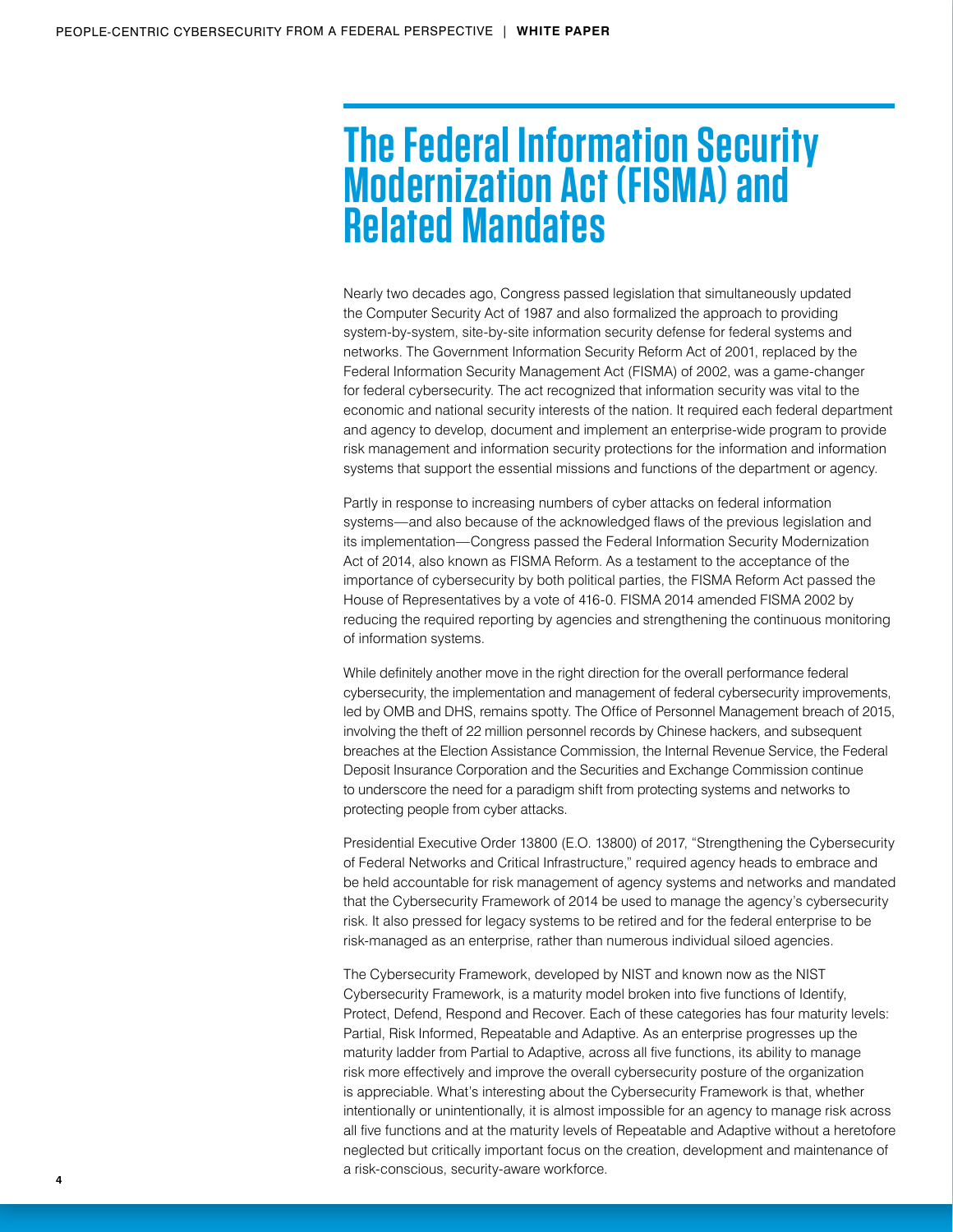### **People-Centric Security**

Federal CISOs have an enormously important job because each is responsible for the risk management and overall cybersecurity posture of the agency's enterprise. The traditional federal cybersecurity focus on systems and networks, while still important, has not appreciably moved the needle on the protection of most federal computing enterprises. While it remains important to update software, retire unsupported legacy systems and patch vulnerabilities, attackers are not using these vulnerabilities the way they used to. In fact, Microsoft reported a 67% decrease in malware infections—specifically on endpoints—in 2019. Meanwhile, software and hardware companies have become better at incorporating core security into their respective development processes, eliminating those easy-to-find vulnerabilities and driving threat actors to research and exploit large, well-funded nation states.

By and large, this is good news and shows the investments in network and endpoint technologies are working to some extent, but it also begs the question as to whether it makes sense to increase investments there in order to decrease the risk of a breach. Does the amount of this investment correlate to the ability to find and mitigate that risk? If history is the teacher, more investment at the endpoint will not appreciably move the risk needle down. According to Proofpoint Threat Research, the massive campaigns of years past are gone and have been replaced by more targeted campaigns.

It is also important to mention the changing world of cybercrime in terms of who is perpetuating these crimes and their motivations for doing so. The cyber-crime landscape, in general, can be broken down into four types of threat actors:

- Cyber criminals
- State-sponsored actors
- Hacktivists
- Insider threats

Cyber criminals range from a few individuals to groups of people with profits as their general motivation. They are either stealing data outright from fraudulent wire transfers or stealing the underlying data and selling it. These malicious actors can be individuals but are most likely criminal organizations.

State-sponsored actors are those nations who use government resources for the purpose of achieving their national security or economic interests. Their motivation is everything from blackmail to using stolen intellectual property for their national gain.

Hacktivists are motivated by social, political or religious ideology. They launch attacks in an attempt to achieve their perverted notion of social justice. They are typically not stealing data for money but exposing that data to cause harm to its owners.

Insider threats come from within an organization. They involve employees that fall into one of these categories: malicious, negligent or accidental. Malicious actors usually pursue monetary gain or revenge.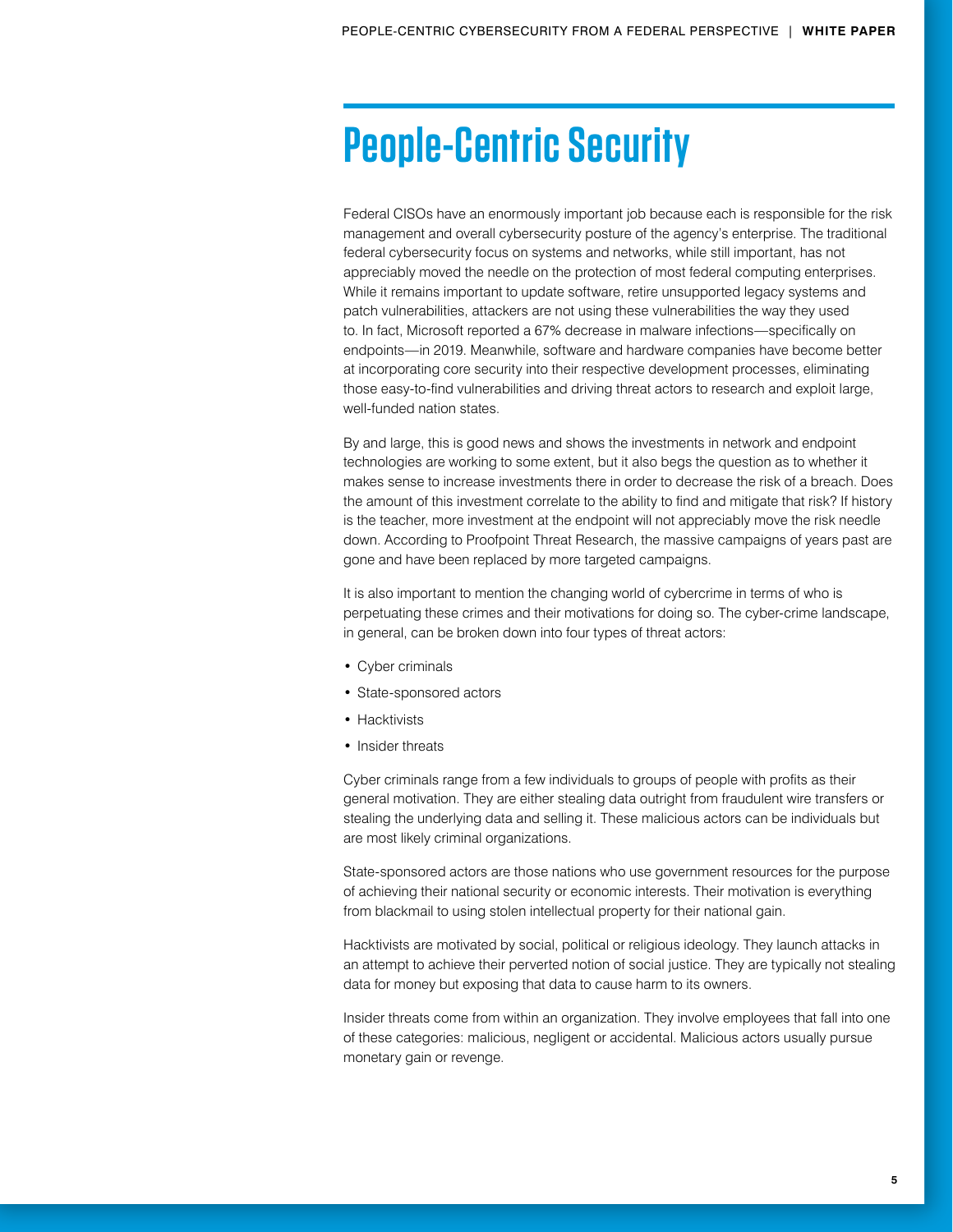Proofpoint has been protecting email for 17 years. Our systems handle a significant amount of the world's email every day. We see billions of emails flowing through most the largest internet security providers (ISPs) and domain registrars. With this unique perspective, Proofpoint Threat Researchers, quarter by quarter, consistently confirm that over 99% of cyber attacks are human activated, which means they need a human being to activate the attack by opening a file, clicking a link or being tricked into taking some other type of action.

People have become the weakest link in the cybersecurity chain. The trend also undeniably points to the stark reality that people are attacking people. Unlike past years, the threat landscape is showing fewer high-volume, fully automated attack campaigns, like the Nigerian letter scam or bots and Trojans. In other words, attackers are not just botnets sending massive spray and prey campaigns at scale or using ransomware to automatically encrypt data in order to hold it hostage. Modern threat campaigns are lower volume, highly targeted and *focused on humans*.

Proofpoint has a well-developed and highly capable threat analysis capability—one of the best in the industry—but it is not alone on reaching this conclusion. The most recent Federal Bureau of Investigation (FBI) statistics cite more than \$26 billion in losses and more than 166,000 incidents worldwide in 2019 as a result of business email compromise (BEC) and email account compromise (EAC).

Credential phishing is one way that accounts are compromised, but other common ways attackers hijack accounts include password spraying—as in a brute-force attack—or credential-stealing malware. Attackers are not just looking to steal credentials. The real

goal is to take over accounts in order to establish persistence and move laterally. This establishes a foothold for cyber criminals and allows them to search for important data and exfiltrate it.

In the past year, Proofpoint threat researchers have also observed:<sup>1</sup>

- 85% of organizations experienced at least one targeted password attack, typically intelligent brute force attacks.
- 45% of organizations experienced at least one successful breach, where an account is confirmed to be acting in malicious ways, such as sending malicious emails or performing mass downloading of files.
- 6% of organizations have a compromised VIP, which means the people who are compromised are typically not executives or those you might think are high-value targets.
- On average, 13 compromised accounts per organization have been breached, so in instances where there are breaches, it's more than one account.

The Gartner data on security spending makes it clear that where organizations dedicate their time, people and money does not map to how they are targeted by attackers.2 If federal CISOs truly want to mitigate the risk of breach, security attention and resources must shift from focusing on endpoints to focusing on people. Attackers consistently use email as the No. 1 threat vector to launch attacks, primarily because it works. The [Verizon Data](https://www.verizonenterprise.com/verizon-insights-lab/dbir/)  [Breach Investigation Report](https://www.verizonenterprise.com/verizon-insights-lab/dbir/) shows that 94% of breaches start with attacks targeting people via email. If federal agencies are not focused on email and people to the same extent that attackers are, then the probability of a breach is extremely high.

1 [Proofpoint Threat Research, Sept 2019](https://www.proofpoint.com/us/threat-insight/post/cloud-attacks-prove-effective-across-industries-first-half-2019)

2 [Gartner 2019 IT Spending Forecast](https://www.gartner.com/technology/research/it-spending-forecast/)

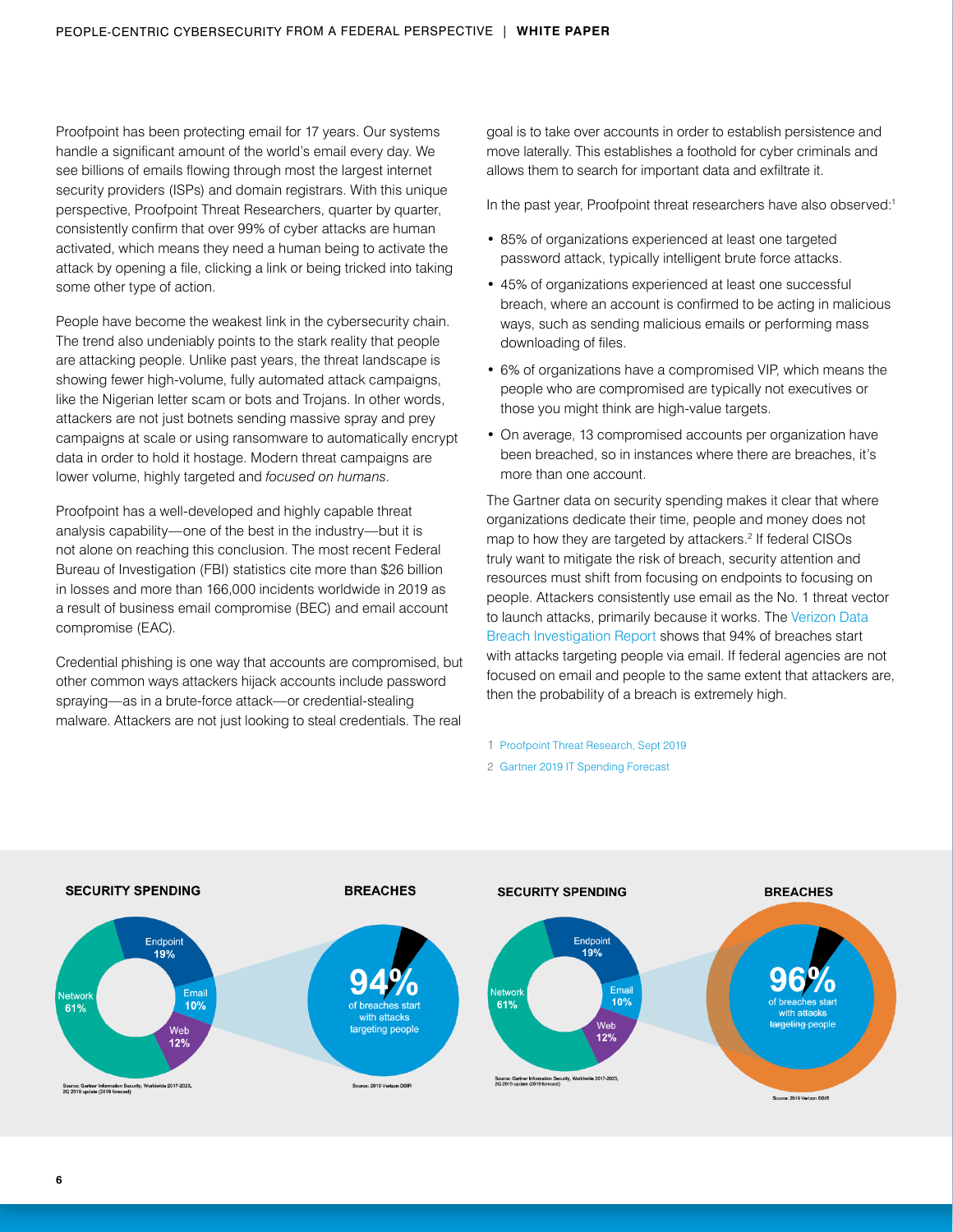Because of this well-documented and thoroughly researched trend of attacks against people, federal CISOs should consider a fundamental shift in how they approach cybersecurity strategy. Most defenders, including most federal agencies, operate with a network-centric point of view with an emphasis on IP addresses, ports and segmentation. Protecting something on the network, such as a server, database or device, is usually handled by putting a firewall in front of it, micro-segmenting it on a VLAN or controlling access to the system via VPN. The adoption of cloud applications and platforms, like Microsoft Office 365, challenges the networkcentric approach because it makes it difficult to:

- Gain visibility into all types of threats that affect your people, because threats in the cloud might never traverse the network
- Prioritize alerts and incidents according to relative risk to your organization

Attackers nowadays can easily mine LinkedIn or Google to gather intelligence and launch a targeted threat campaign against any federal enterprise. Moreover, modern attackers do not view the world in terms of a network diagram. At Proofpoint, we help enterprises understand and gain visibility into their greatest risk: people. And not just people, but also the data they have access to and the behaviors that indicate that they might fall for a modern, social-engineered attack. Proofpoint calls these Very Attacked People™ or VAPs.

Most agencies, when tasked with identifying the people they think are being targeted usually mention high-ranking officers like the agency head or C-level agency leadership. In reality, some of those people are being targeted, but the ones that are targeted the most are the VAPs, or the people who have access to the most important data. A VAP could be someone on an important secretive project, someone who has the privileged access to

transfer money or someone who monitors the emails and manages the calendars of senior leadership. This people-centric approach to security is essential to managing risk in today's federal computing enterprise. Once an agency understands who is being targeted, the agency can apply mitigating controls to insulate those people.

Proofpoint's proprietary approach to quantifying security risk and understanding the people portion of the attack surface is known as the Proofpoint Attack Index. Proofpoint enables the management of risk by identifying highly targeted people and surfacing the most interesting threats from the noise of everyday threat activity, shrinking the attack surface. The Proofpoint Attack Index can be used to benchmark across users, groups and organizations. It can also tell an agency how attacked the enterprise is in comparison to peer enterprises—for example, if the enterprise is more attacked than other like-sized enterprises or if the CFO organization is more attacked than the CHCO organization. This idea of quantifying and qualifying risk is very important because it means Proofpoint is not just looking at the sheer volume of attacks. Proofpoint truly helps shrink the attack surface.

The days of OMB measuring cybersecurity awareness as one hour of awareness training per person per year are thankfully over. What was once worth a full grade on the annual FISMA report card can now be replaced by the capability to determine who the attackers are targeting, how they are attacking them and providing immediate targeted defenses for the attacked persons. What once was a glaring weakness in the risk management and cybersecurity posture of a federal agency can now become a valuable tool in federal CISOs' defensive arsenal for protecting the enterprise, achieving a higher level of maturity for the Cybersecurity Framework and protecting federal departments and agencies from harmful and dangerous cyber attacks.